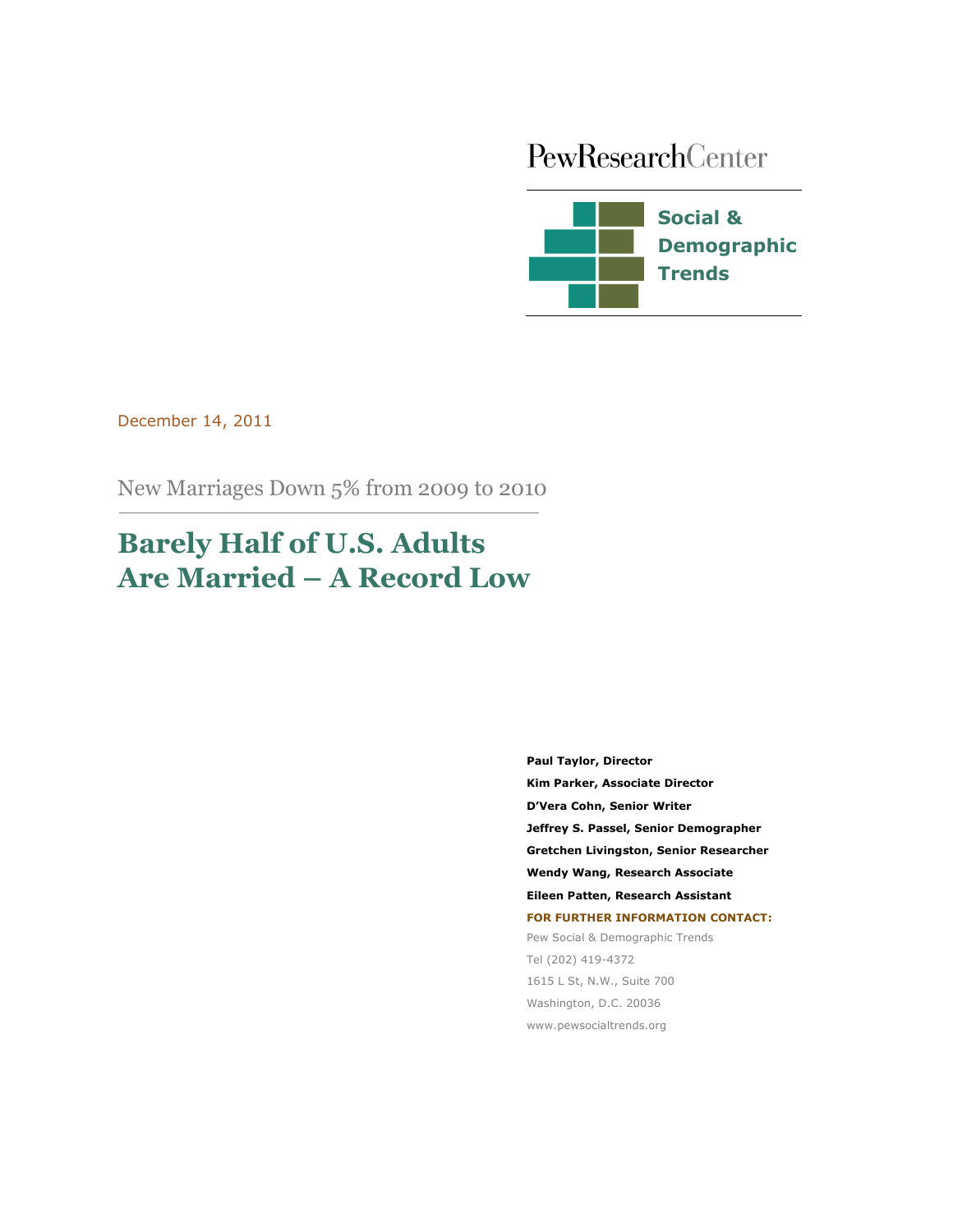# New Marriages Down 5% from 2009 to 2010 Barely Half of U.S. Adults Are Married – A Record Low

### *By D'Vera Cohn, Jeffrey S. Passel, Wendy Wang and Gretchen Livingston*

*%*

Barely half of all adults in the United States—a record low—are currently married, and the median age at first marriage has never been higher for brides (26.5 years) and grooms (28.7), according to a new Pew Research Center analysis of U.S. Census data.

In 1960, 72% of all adults ages 18 and older were married; today just 51% are. If current trends continue, the share of adults who are currently married will drop to below half within a few years. Other adult living arrangements—including cohabitation, singleperson households and single parenthood—have all grown more prevalent in recent decades.

The Pew Research analysis also finds that the number of new marriages in the U.S. declined by 5% between 2009 and 2010, a sharp oneyear drop that may or may

## **Current Marital Status, 1960-2010**



Note: Based on adults ages 18 and older. Percents may not total 100% due to rounding.

Source: Pew Research Center analysis of Decennial Census (1960-2000) and American Community Survey data (2008, 2010), IPUMS.

PEW RESEARCH CENTER

not be related to the sour economy.

The United States is by no means the only nation where marriage has been losing "market share" for the past half century. The same trend has taken hold in most other advanced postindustrial societies, and these long-term declines appear to be largely unrelated to the business cycle. The declines have persisted through good economic times and bad.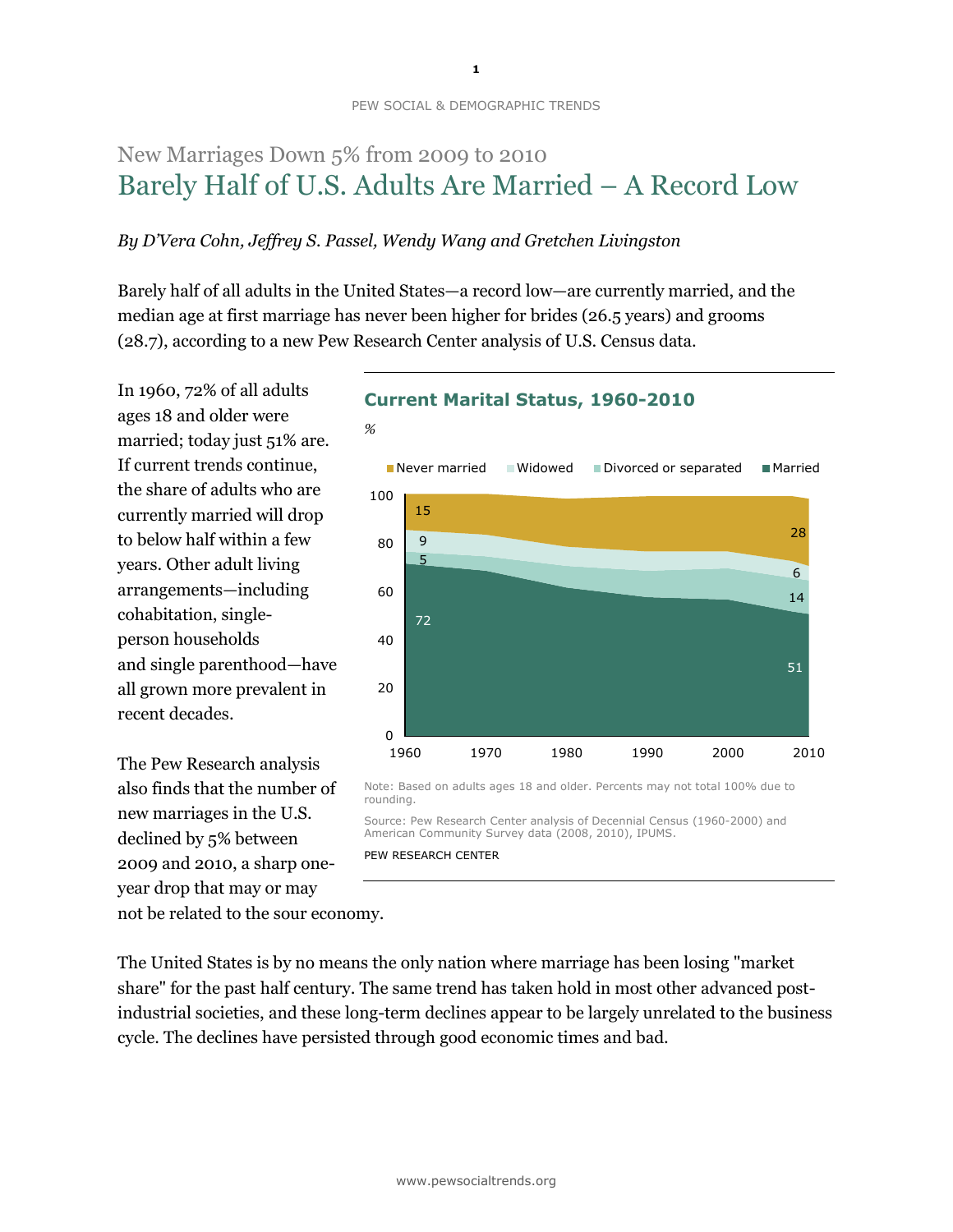In the United States, the declines have occurred among all age groups, but are most dramatic among young adults. Today, just 20% of adults ages 18 to 29 are married, compared with 59% in 1960. Over the course of the past 50 years, the median age at first marriage has risen by about six years for both men and women.

It is not yet known whether today's young adults are abandoning marriage or merely delaying it. Even at a time when barely half of the adult population is married, a much higher share— 72%—have been married at least once. However, this "ever married" share is down from 85% in 1960.

Public attitudes about the institution of marriage are mixed. Nearly four-in-ten

l,



Americans say marriage is becoming obsolete, according to a Pew Research survey in 2010.<sup>1</sup> Yet the same survey found that most people who have never married (61%) would like to do so someday.

It is beyond the scope of this analysis to explain why marriage has declined, except to note that it has declined far less for adults with college educations than among the less educated. Some of the increase in the median age at first marriage over the long term can be explained by the rising share of young adults enrolled in college, who have tended to marry later in life; recently, there are indications that adults who are not college graduates also are marrying later.<sup>2</sup> Fallout from the Great Recession may be a factor in the recent decrease in newlyweds, although the linkage between marriage rates and economic hard times is not entirely clear.<sup>3</sup>

 $<sup>1</sup>$  See Pew Research Center, ["The Decline of Marriage and Rise of New Families,"](http://www.pewsocialtrends.org/2010/11/18/the-decline-of-marriage-and-rise-of-new-families/6/) Nov. 18, 2010.</sup>

<sup>&</sup>lt;sup>2</sup> See Pew Research Center, ["The Reversal of the College Marriage Gap,"](http://www.pewsocialtrends.org/2010/10/07/the-reversal-of-the-college-marriage-gap/) Oct. 7, 2010.

<sup>&</sup>lt;sup>3</sup> See ["Is the Great Recession Linked to a Decline in Marriage?"](http://www.pewsocialtrends.org/2010/10/22/is-the-great-recession-linked-to-a-decline-in-marriage/) Pew Research Center, Oct. 22, 2010; also Morgan, S. Philip, Erin Cumberworth and Christopher Wimer, "The Great Recession's Influence on Fertility, Marriage, Divorce and Cohabitation," in *The Great Recession,* edited by David B. Grusky, Bruce Western and Christopher Wimer. New York: Russell Sage Foundation.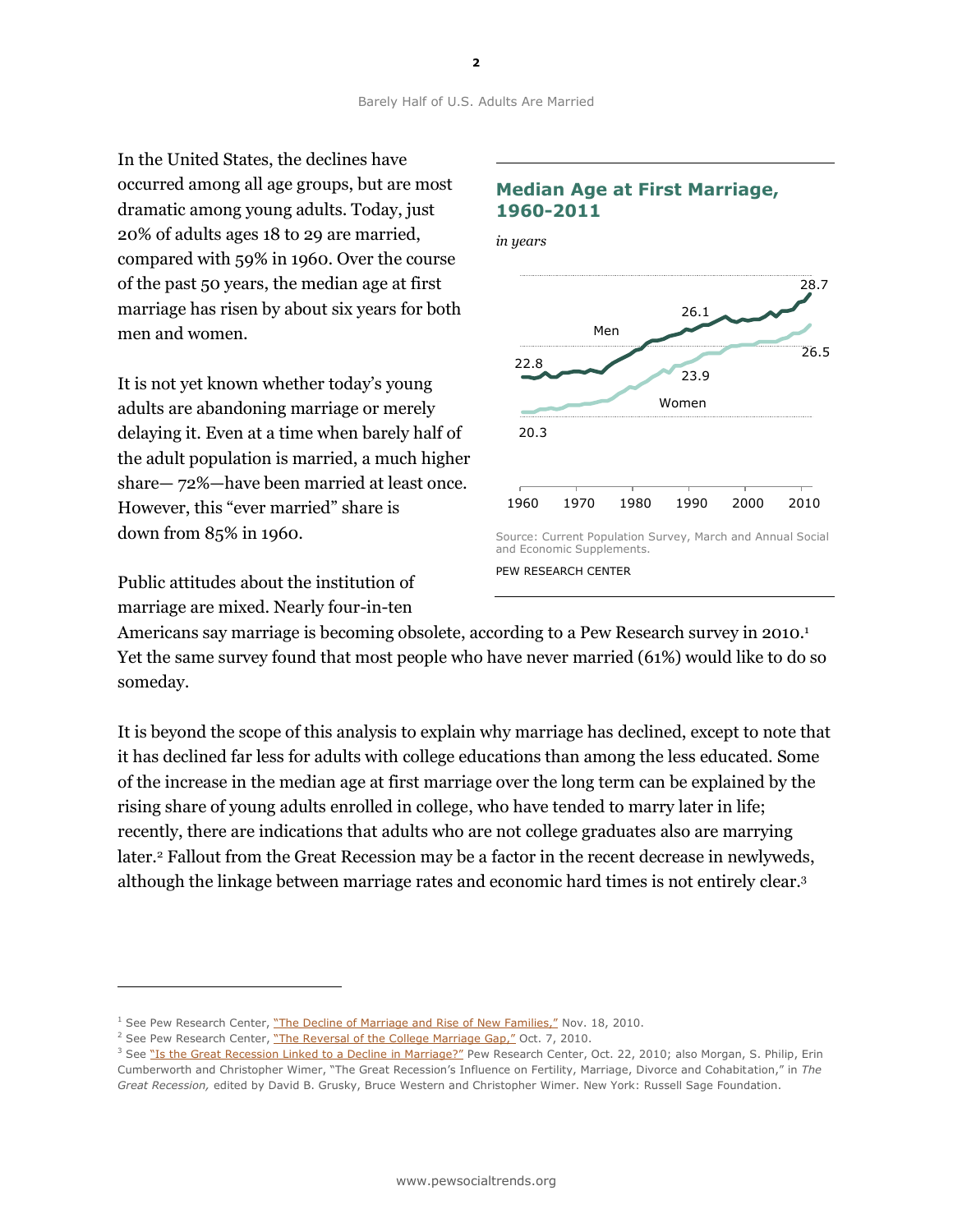Divorce is a factor in diminishing the share of adults who are currently married compared with 50 years ago. But divorce rates have leveled off in the past two decades after climbing through the 1960s and 1970s, so divorce plays less of a role than it used to.<sup>4</sup>

What is clear is that a similar delay and decline of marriage is occurring in other developed nations, especially those in Europe, and in some cases in less developed nations. According to a [recent United Nations report](http://www.un.org/esa/population/publications/WFR2009_Web/Data/WFR2009_Report.pdf) that analyzed marriage trends in the context of their impact on fertility, 5 female age at first marriage rose from the 1970s to the 2000s in 75 of 77 countries included in its analysis. The increase was most marked in developed nations—and especially notable in those countries because the age at first marriage had been declining until the 1970s.

On another measure, the share of women ever married by ages 45-49, there were declines in all developed nations between the 1990s and the 2000s. According to the U.N. report, this was "due in part to an increasing acceptance of consensual [cohabiting] unions as a replacement for marital unions."

 $\overline{a}$ 

<sup>&</sup>lt;sup>4</sup> See Pew Research Center, ["The Decline of Marriage and Rise of New Families,"](http://www.pewsocialtrends.org/2010/11/18/the-decline-of-marriage-and-rise-of-new-families/6/) Nov. 18, 2010, p. 19.

<sup>5</sup> United Nations, Department of Economic and Social Affairs, Population Division (2011). *World Fertility Report 2009* (United Nations publication).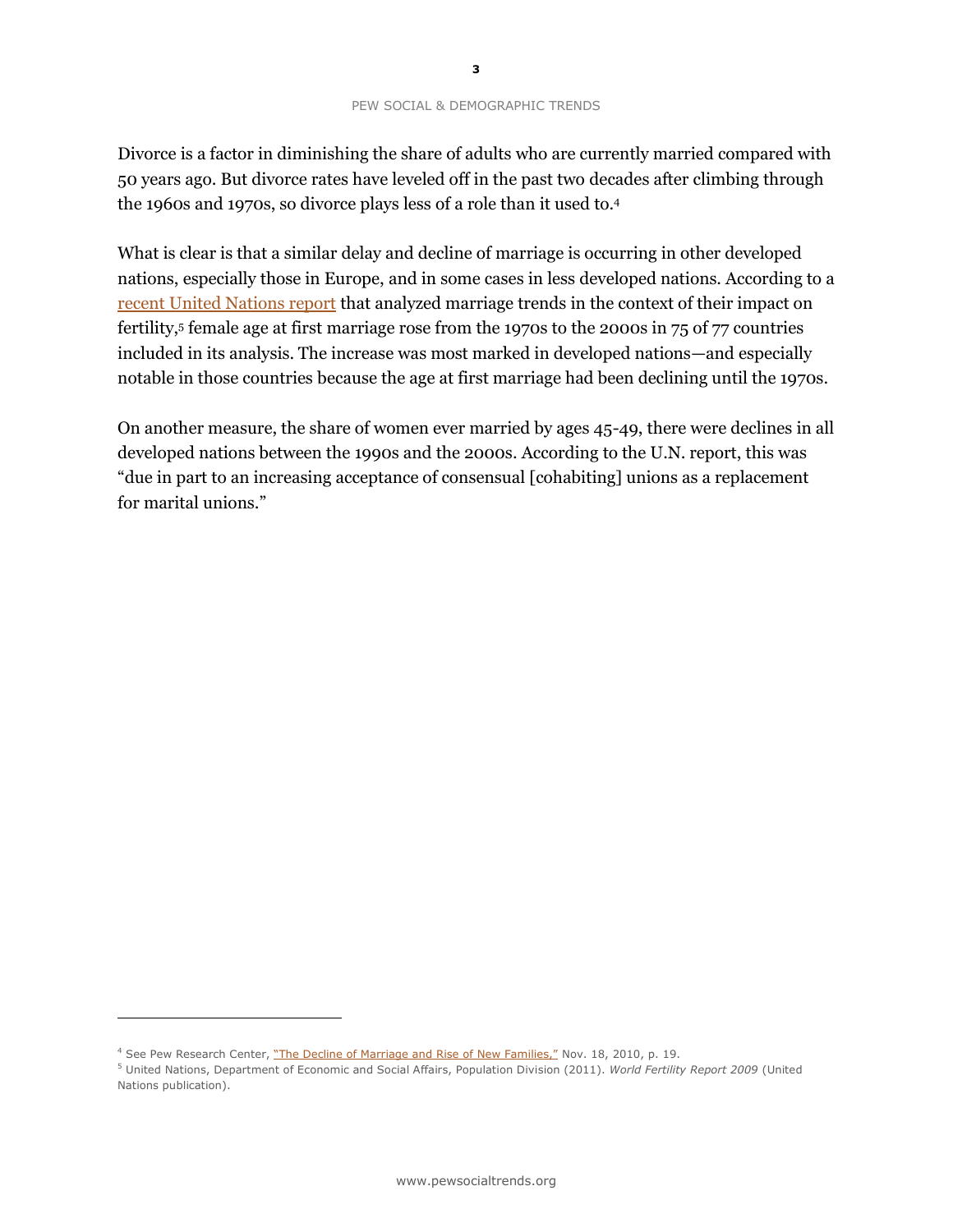# **Terminology**

"Currently married" includes married adults ages 18 and older with spouse present or absent but not separated.

"Median age at first marriage" is a Census Bureau approximation derived indirectly from tabulations of marital status and age. See <http://www.census.gov/population/www/cps/cpsdef.html> (Marriage, Age at first.)

"Newly married" or "newlywed" is based on a question in the American Community Survey (ACS) asking respondents whether they got married in the past 12 months. The ACS is administered throughout the year, so the marriages could have taken place during the survey year or during the previous calendar year. In the 2010 ACS, for example, respondents could have been newly married as far back as January 2009 or as late as December 2010.

"New marriage rate" is computed using as the numerator the number of adults ages 18 and older who answered yes to the American Community Survey question asking whether they had married within the past 12 months. The denominator is the number of adults ages 18 and older who have never married, who are divorced or widowed, or who married within the past year.

Race/Ethnicity: References to whites, blacks and Asians are to the non-Hispanic components of those populations. Hispanics can be of any race. Asians also include Pacific Islanders.

## **About the Report**

l,

The demographic data in this report come from two Census Bureau surveys and the decennial censuses of 1960-2000. The Census Bureau's analysis of Current Population Survey data is the basis for reporting trends in median age at first marriage. The American Community Surveys (ACS) of 2008, 2009 and 2010 are used to analyze the marital status of adults in those years and to analyze trends in new marriages. The decennial censuses of 1960-2000 are used to analyze the marital status of adults in those years.

All data from the American Community Surveys and decennial censuses are from tabulations done by the Pew Research Center using microdata files obtained from the Integrated Public-Use Microdata Series (IPUMS) database<sup>6</sup> [\(http://www.ipums.org/\)](http://www.ipums.org/). The censuses of 1980,

<sup>&</sup>lt;sup>6</sup> Ruggles, Steven J., Trent Alexander, Katie Genadek, Ronald Goeken, Matthew B. Schroeder, and Matthew Sobek. Integrated Public Use Microdata Series: Version 5.0 [Machine-readable database]. Minneapolis: University of Minnesota, 2010.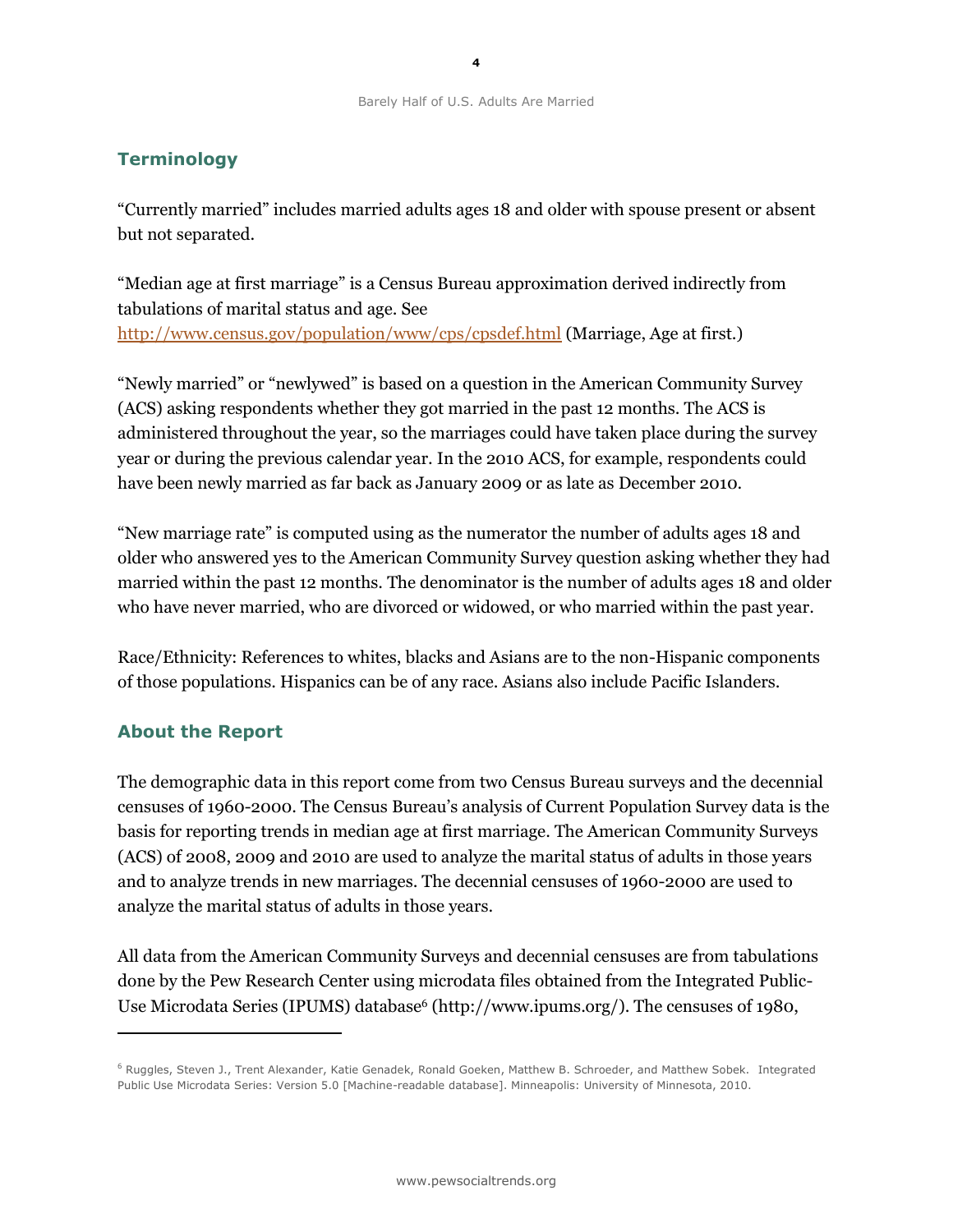1990 and 2000 are 5% samples of the U.S. population. All other files are 1% samples of the U.S. population.

This report was written by D'Vera Cohn, senior writer, and by Wendy Wang, research associate, who also produced the charts. It was researched by Wang; Jeffrey S. Passel, senior demographer; and Gretchen Livingston, senior researcher. The report and charts were number-checked by Eileen Patten, research assistant, and copy-edited by Molly Rohal, communications coordinator. Paul Taylor, executive vice president of the Pew Research Center and director of the Social & Demographic Trends project, as well as Kim Parker, associate director of the Social & Demographic Trends project, provided editorial guidance.

-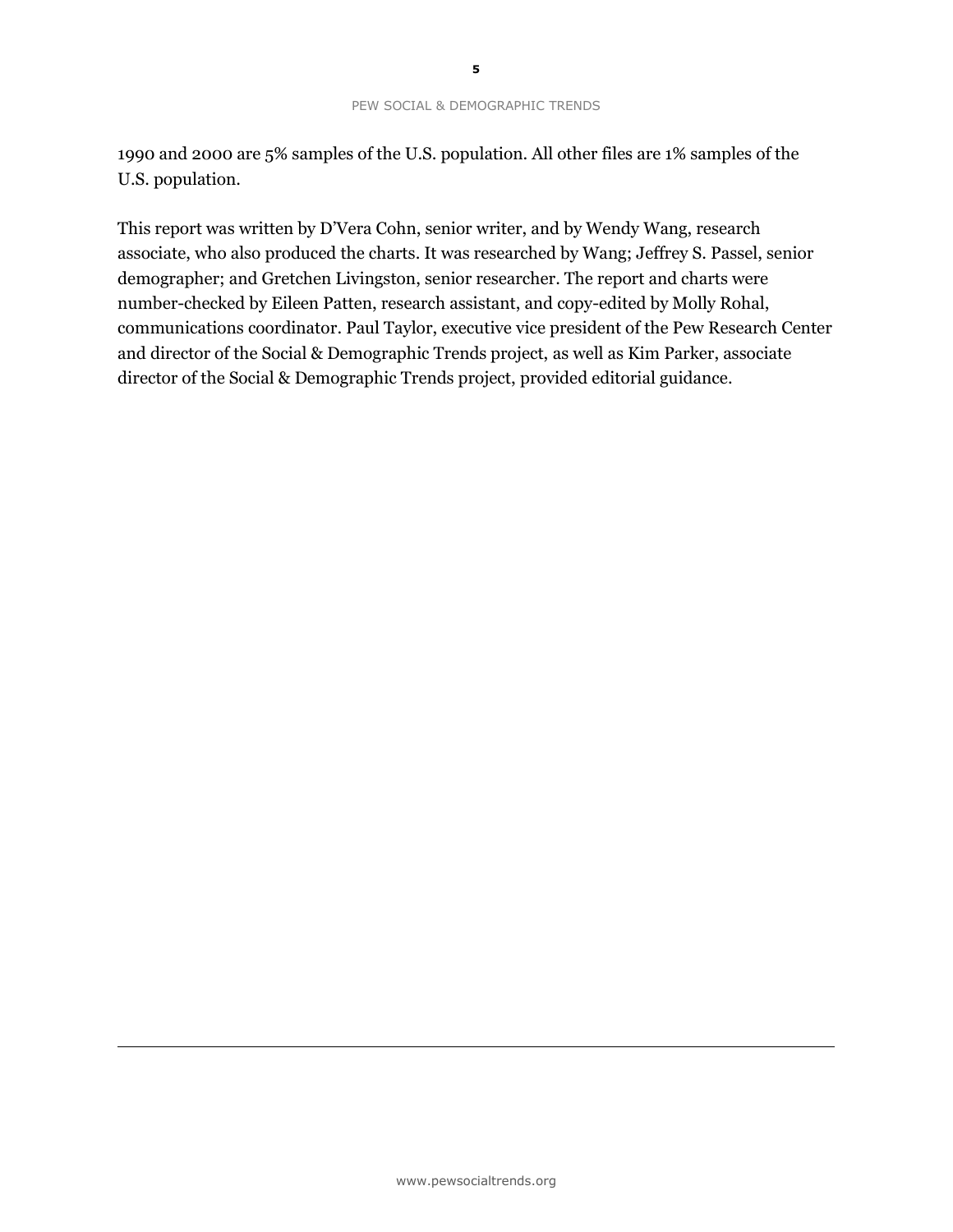### **Newlywed Trends**

The decline in the number of newly married adults7—from 4.4 million in 2009 to 4.2 million in 2010—was shared among all age groups but was especially sharp for the youngest adults. Among adults ages 18-24, the number who recently married dropped 13% between 2009 and 2010, according to American Community Survey estimates (see appendix tables for details).

The decline in the number of newlywed men and women does not account for possible changes in population size or composition, but even when these factors are included, the trend does not change. For this analysis, the number of newlyweds was divided by the number of unmarried people and newlyweds in order to calculate a new-marriage rate.

In 2009, there were 40.1 newlyweds per thousand unmarried and newly married adults ages 18 and older. In 2010, that declined to 37.4, a 2.7 point drop. The number also declined from 2008 to 2009, though less sharply; there had been 41.4 newlyweds per thousand unmarried and newly married adults in 2008. <sup>8</sup>

The trends in newlywed numbers and rates varied somewhat among different age groups.

#### **Number of Newly Married Adults**

*in millions* 



Note: Based on adults ages 18 and older. "Newly married" refers to those who married in the past 12 months.

Source: Pew Research Center analysis of American Community Survey 2008-2010, IPUMS.

PEW RESEARCH CENTER

#### **New Marriage Rate**

*Number of newly married adults per 1000 unmarried/newly married adults*



Note: Based on adults ages 18 and older. "Newly married" refers to those who married in the past 12 months.

Source: Pew Research Center analysis of American Community Survey 2008-2010, IPUMS.

PEW RESEARCH CENTER

1

 $7$  The analysis of newlyweds is based on an ACS question asking respondents whether they got married in the previous 12 months. The ACS is administered throughout the year, so the marriages could have taken place during that year or the previous calendar year. In the 2010 ACS, for example, respondents could have been newly married as far back as January 2009 or as late as December 2010.

<sup>&</sup>lt;sup>8</sup> The National Center for Family & Marriage Research recently reported that the rate of first marriages declined from 2008 to 2010, based on American Community Survey data. See Payne, K.K. & Gibbs, L (201[1\) First Marriage Rate in the U.S., 2010](http://ncfmr.bgsu.edu/pdf/family_profiles/file104173.pdf) (FP-

<sup>11-12),</sup> National Center for Family & Marriage Research.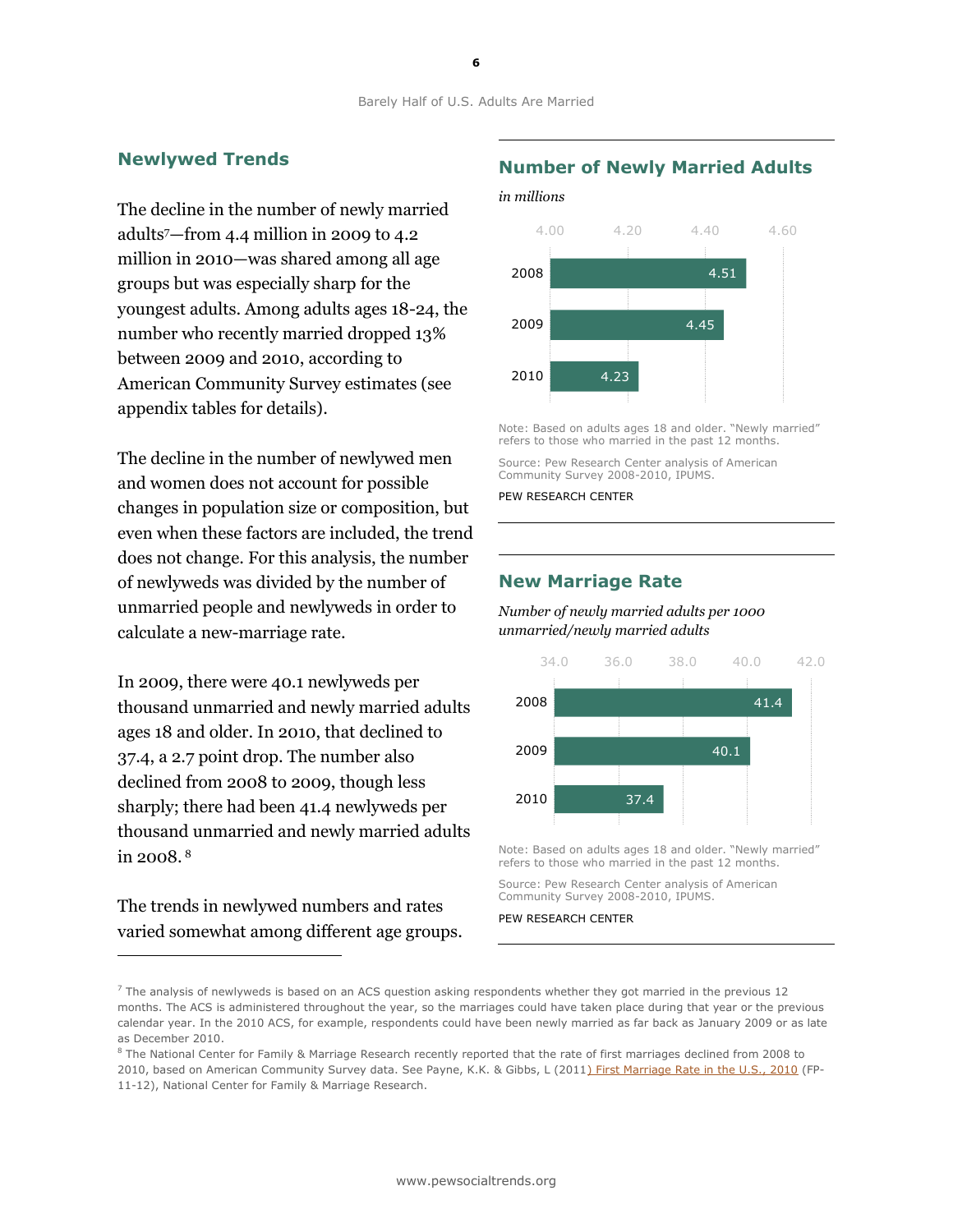The youngest adults had the biggest decline from 2009 to 2010, but numbers and rates also dropped for adults ages 25-34 and those ages 45 and older. The number rose and the rate was stable for adults ages 35-44.

Among the major racial and ethnic groups, the rates of new marriages—that is, number of newlyweds per thousand unmarried and newly married adults—declined for all groups. Even though the new marriage rate was highest for Asians, the drop was sharpest for this group. By education level, the decline was less sharp for college graduates than for less educated Americans.

The decline in new marriages shown in the American Community Survey is generally consistent with trends from the National Center for Health Statistics, which collects data from states on marriage licenses issued.<sup>9</sup>

## **Share Married**

l,

The share of Americans ages 18 and older who are currently married has been declining for many decades, reaching a record low 51% in 2010, based on analyses of Decennial Census and American Community Survey data. In 1960, 72% of adults were currently married and 15% were never married. The share of adults who were currently married dropped to 51%, and the never married group increased to 28% in 2010. The proportion divorced or separated, 14% in 2010, is higher than it was in 1960 but grew little over the past two decades. Widows and widowers made up the remaining 6% of adults in 2010.

## **Share Currently Married by Age, 1960 and 2010**



Source: Pew Research Center analysis of Census 1960 and ACS 2010, IPUMS.

<sup>9</sup> The National Center for Health Statistics (NCHS) has historically collected data on new marriages from administrative records provided by the states. Since 1960, the annual estimated new marriage rate has fluctuated, but the overall pattern is one of decline [\(http://www.census.gov/compendia/statab/2012/tables/12s0078.pdf,](http://www.census.gov/compendia/statab/2012/tables/12s0078.pdf)

PEW RESEARCH CENTER

[http://www.cdc.gov/nchs/data/nvsr/nvsr58/nvsr58\\_25.pdf\)](http://www.cdc.gov/nchs/data/nvsr/nvsr58/nvsr58_25.pdf). However, NCHS statistics regarding marriage should be interpreted cautiously since the completeness of these records varies from state to state. See

[http://www.cdc.gov/nchs/data/nvsr/nvsr58/nvsr58\\_25.pdf](http://www.cdc.gov/nchs/data/nvsr/nvsr58/nvsr58_25.pdf) for more details.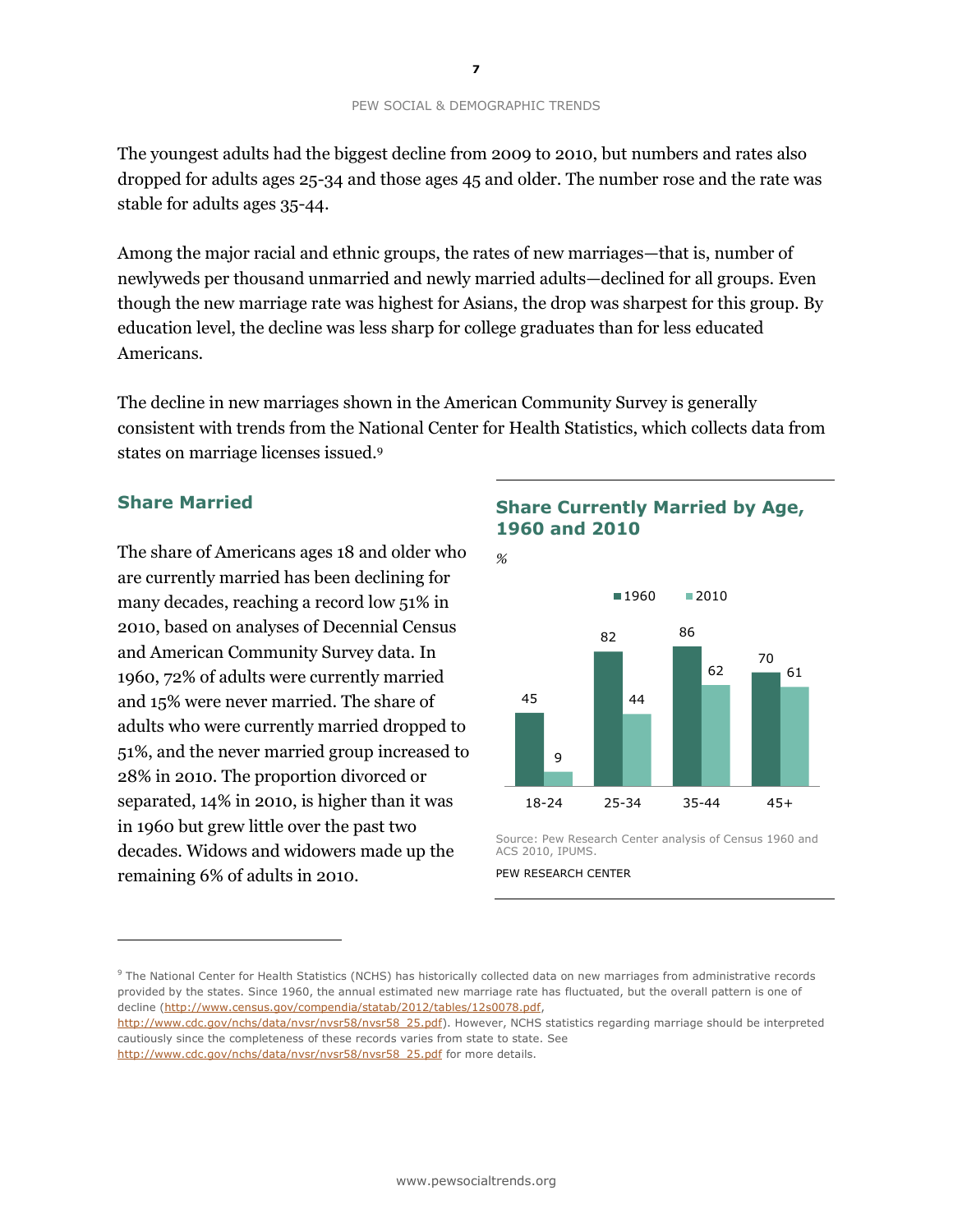By age group, the decline in the proportion of currently married adults is most dramatic for the young. Only 9% of adults ages 18-24 were married in 2010, compared with 45% in 1960. Among adults ages 25-34, fewer than half (44%) were married in 2010, compared with 82% in 1960. Although most Americans in their mid-30s onward are married, the proportions have declined notably since 1960.

The proportions currently married by racial and ethnic group diverge notably. More than half (55%) of whites are married, a decline from 74% in 1960. Among Hispanics, 48% are married, compared with 72% in 1960. Among blacks, only 31% are married, compared with 61% in 1960. Some differences between the groups can be explained by the younger age structure of Hispanics and blacks, compared with whites.

Adults also differ markedly in their likelihood to be married by educational attainment. Nearly two-thirds of adults with college degrees (64%) are married; just under half of those with some college education (48%) or a high school education or less (47%) are married. In 1960, the most educated and least educated adults were about equally likely to be married.

## **Share Currently Married by Race, 1960 and 2010**



Note: Based on adults ages 18 and older. Whites and blacks include only non-Hispanics. Hispanics are of any race.

Source: Pew Research Center analysis of Census 1960 and ACS 2010, IPUMS.

PEW RESEARCH CENTER

## **Share Currently Married by Education, 1960 and 2010**



Note: Based on adults ages 18 and older.

Source: Pew Research Center analysis of Census 1960 and ACS 2010, IPUMS.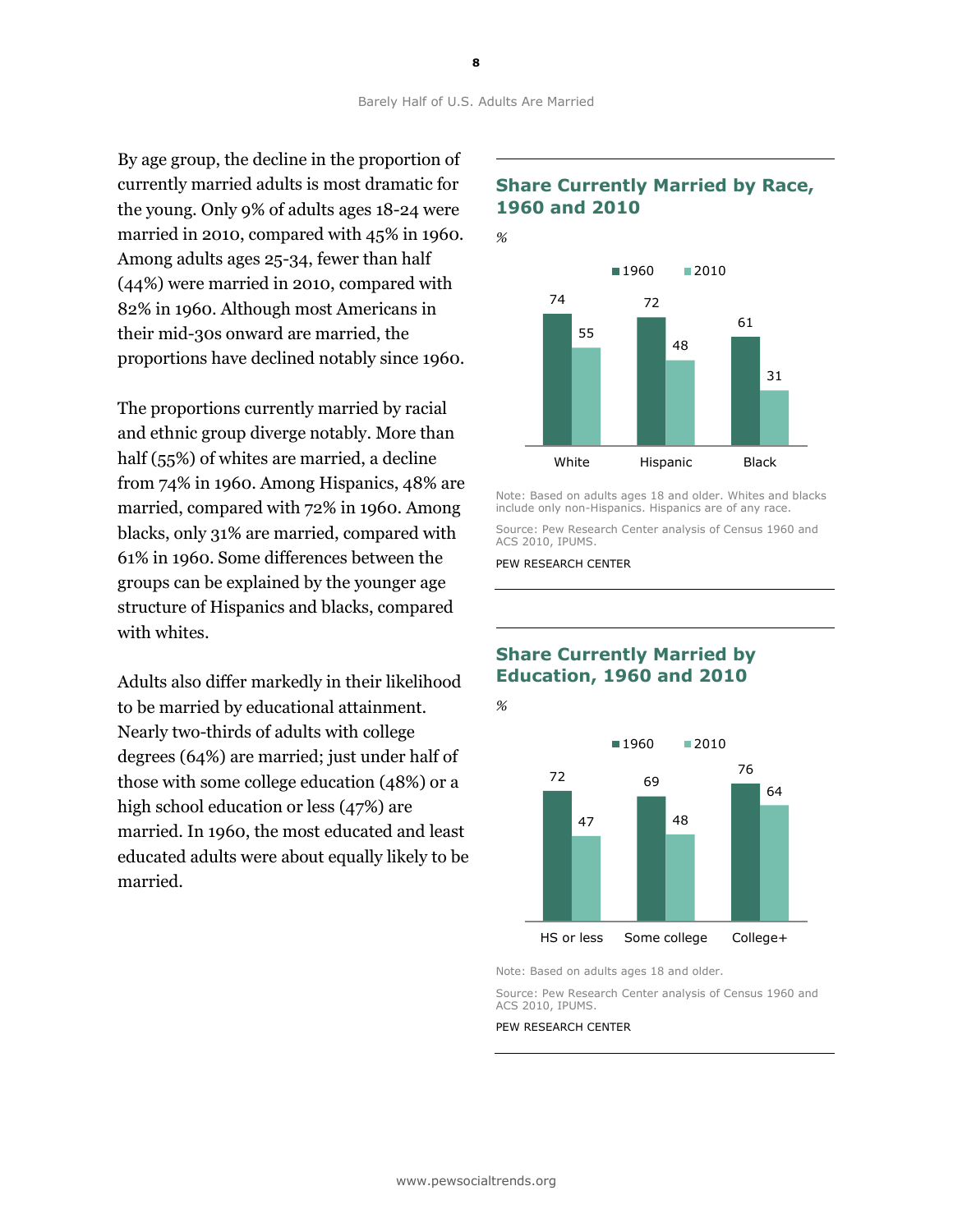## **Age at First Marriage**

The age at which Americans marry for the first time has been rising for decades. In the 1960s, most men and women married by their early 20s. In 2011, the median age at first marriage is in the late 20s and is the highest since at least 1890, the first year for which the Census Bureau has published statistics; other research indicates the median age peaked around 1900.<sup>10</sup> In recent decades, the median age for men has been about two years higher than that for women.

Clearly, the rising age of first marriage is an important factor in explaining the diminishing share of Americans who have ever married, which includes those whose marriages have ended. Among 20- to 24-year-olds, 60% had ever been married in 1960, when the median age at first marriage for men was 22.8 and for women was 20.3. In 2010, only 14% of this age group had ever been married, and the median age at first marriage had risen to the late 20s. Even among 25- to 29-year-olds, 84% of whom had ever been married in 1960, only 42% were in 2010*.*

By race and ethnic group, the share who had ever married was similar for whites, blacks and Hispanics in 1960, but the decline in marriage has been particularly severe for African Americans. In 2010, only 55% of black adults had ever married, compared with 64% of Hispanics and 76% of whites. Some of this difference can be explained by the older age structure of the white population.

By education level, the likelihood of having ever been married has declined for all groups, but most sharply for the least educated. Among adults without a high school diploma, 69% had ever been married in 2010, compared with 88% in 1960. Among adults with college degrees, 78% had ever been married in 2010, compared with 82% in 1960.

l,



Source: Pew Research Center analysis of Census 1960 and ACS 2010 data, IPUMS.

<sup>&</sup>lt;sup>10</sup> See, for example, Haines, Michael R. ["Long Term Marriage Patterns in the United States from Colonial Times to the Present,"](http://www.nber.org/papers/h0080.pdf) National Bureau of Economic Research, 1996.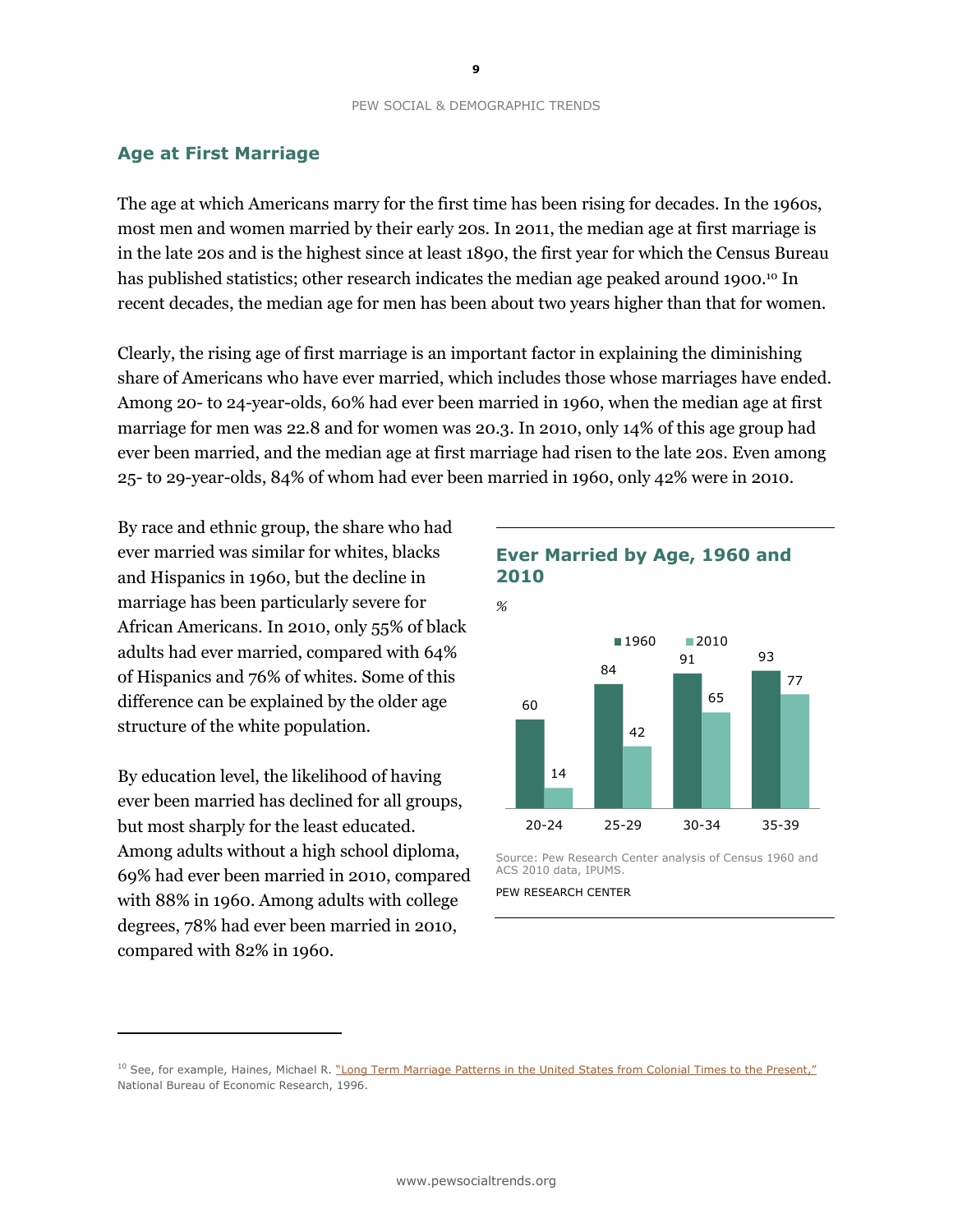## **Public Attitudes**

Public opinion about marriage echoes the declining prevalence of marriage. In a 2010 Pew Research Center survey, about four-in-ten Americans (39%) said they agree that marriage as an institution is becoming obsolete. Back in the 70s, only 28% agreed with that premise.<sup>11</sup>

Younger generations are more likely than those ages 50 and older to hold the view that marriage is becoming obsolete. Some 44% of blacks say marriage is becoming obsolete, compared with 36% of whites. Adults with college degrees (27%) are much less likely than those with a high school diploma or less (45%) to agree that marriage is becoming obsolete.

When analyzed by respondents' marital status, these differences sharpen. Just 31% of married adults agree that marriage is becoming obsolete, compared with 46% of all unmarried adults**,** 58% of never married single parents and 62% of cohabiting (unmarried) parents.

l,

#### **Is Marriage Becoming Obsolete?**





Note: Whites and blacks include only non-Hispanics. Hispanics are of any race.

Source: Pew Research Center survey of 2,691 adults, Oct 1- 21, 2010.

<sup>&</sup>lt;sup>11</sup> From a 1978 Time/Yankelovich, Skelly & White survey, based on registered voters. The comparable number from the Pew Research survey is 36% of registered voters.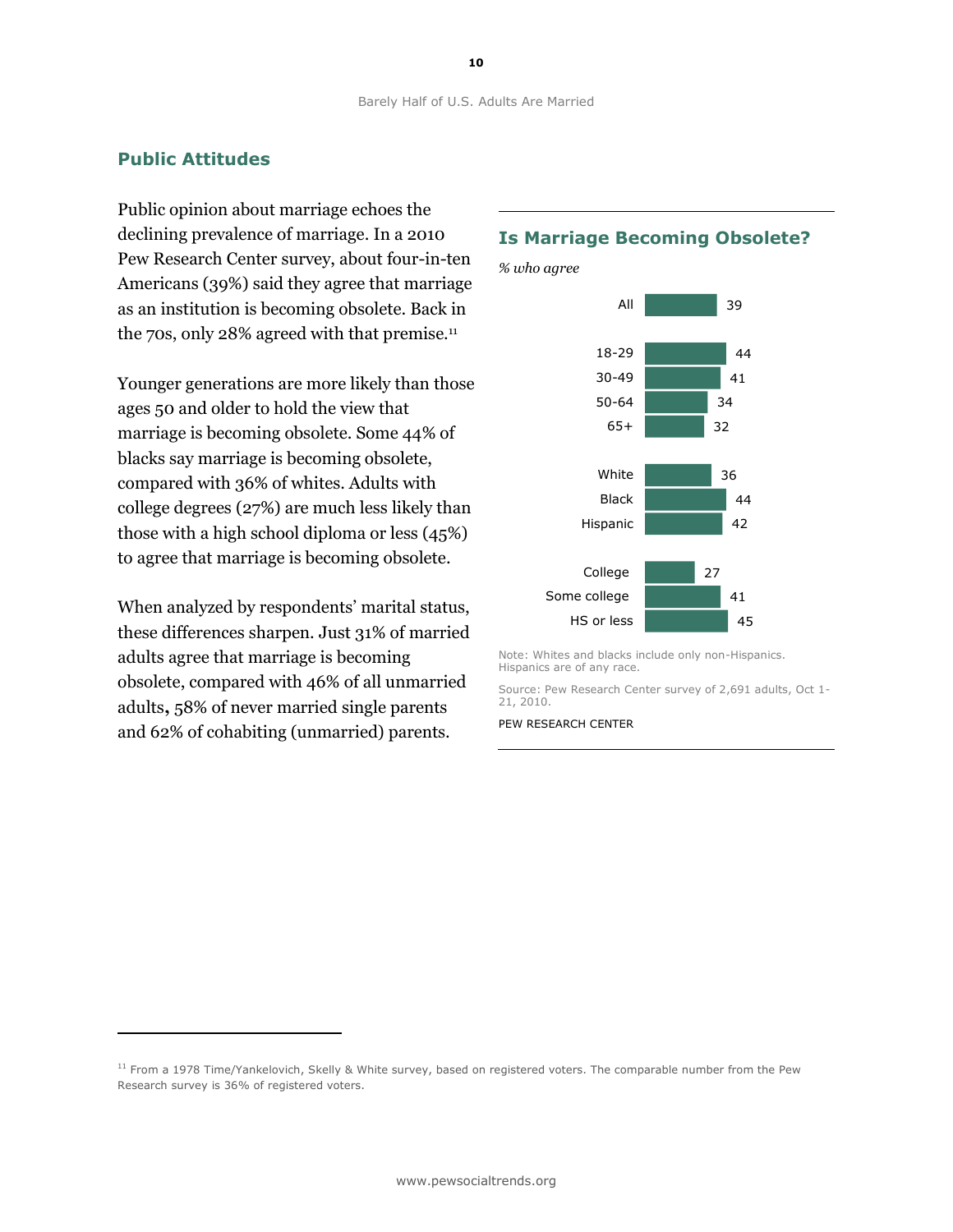However, attitudes toward the institution of marriage do not always match personal wishes about getting married. Asked whether they want to get married, 47% of unmarried adults who agree that marriage is becoming obsolete say that they would like to wed.

Among unmarried adults who disagree that marriage is becoming obsolete, virtually the same share (45%) says they want to marry. The two groups are similar in their shares of "don't want to get married" (26% vs. 24%) or "not sure" (26% vs. 31%).

Previous marriage experience plays a big role in whether people want to get married (again) or not. A majority of adults who have never been married say that they want to get married (61%), compared with only 26% of adults who have ever been married but are currently unmarried.

#### **Do You Want to Get Married?**

*% of never married saying…*



Note: Based on adults who have never been married (n=759). "Don't know/Refused" responses are shown but not labeled.

Source: Pew Research Center survey of 2,691 adults, Oct 1- 21, 2010.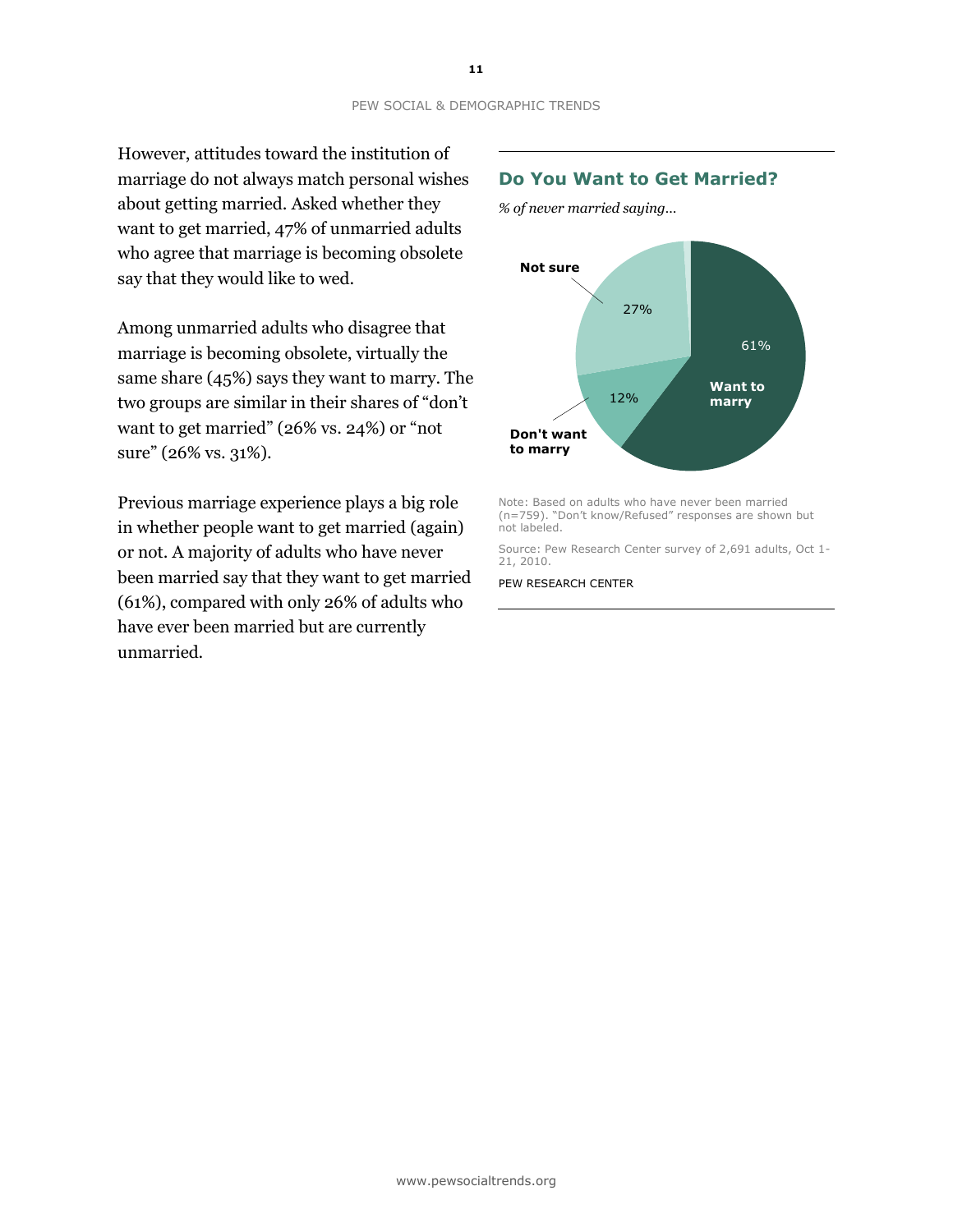Barely Half of U.S. Adults Are Married

# **APPENDIX: ADDITIONAL TABLES**

# **Number of Newly Married Adults 2009-2010**

|                       | 2009      | 2010      | Percent<br>change |
|-----------------------|-----------|-----------|-------------------|
| All                   | 4,447,595 | 4,227,655 | $-4.9$            |
| Age                   |           |           |                   |
| 18-24                 | 1,015,615 | 888,429   | $-12.5$           |
| 25-34                 | 1,920,988 | 1,864,512 | $-2.9$            |
| $35 - 44$             | 764,349   | 774,195   | 1.3               |
| $45+$                 | 746,643   | 700,519   | $-6.2$            |
| <b>Race/Ethnicity</b> |           |           |                   |
| White                 | 2,917,958 | 2,723,824 | -6.7              |
| Hispanic              | 711,293   | 719,213   | 1.1               |
| <b>Black</b>          | 467,362   | 436,829   | $-6.5$            |
| Asian                 | 236,395   | 244,606   | 3.5               |
| <b>Education</b>      |           |           |                   |
| HS or less            | 1,624,247 | 1,490,051 | $-8.3$            |
| Some college          | 1,492,368 | 1,405,677 | $-5.8$            |
| College+              | 1,330,980 | 1,331,927 | 0.1               |

Note: Based on adults ages 18 and older. "Newly married" refers to those who married in the past 12 months. Whites, blacks and Asians include only non-Hispanics. Hispanics are of any race. Asians include Pacific Islanders.

Source: Pew Research Center analysis of American Community Survey 2009-2010, IPUMS.

PEW RESEARCH CENTER

**12**